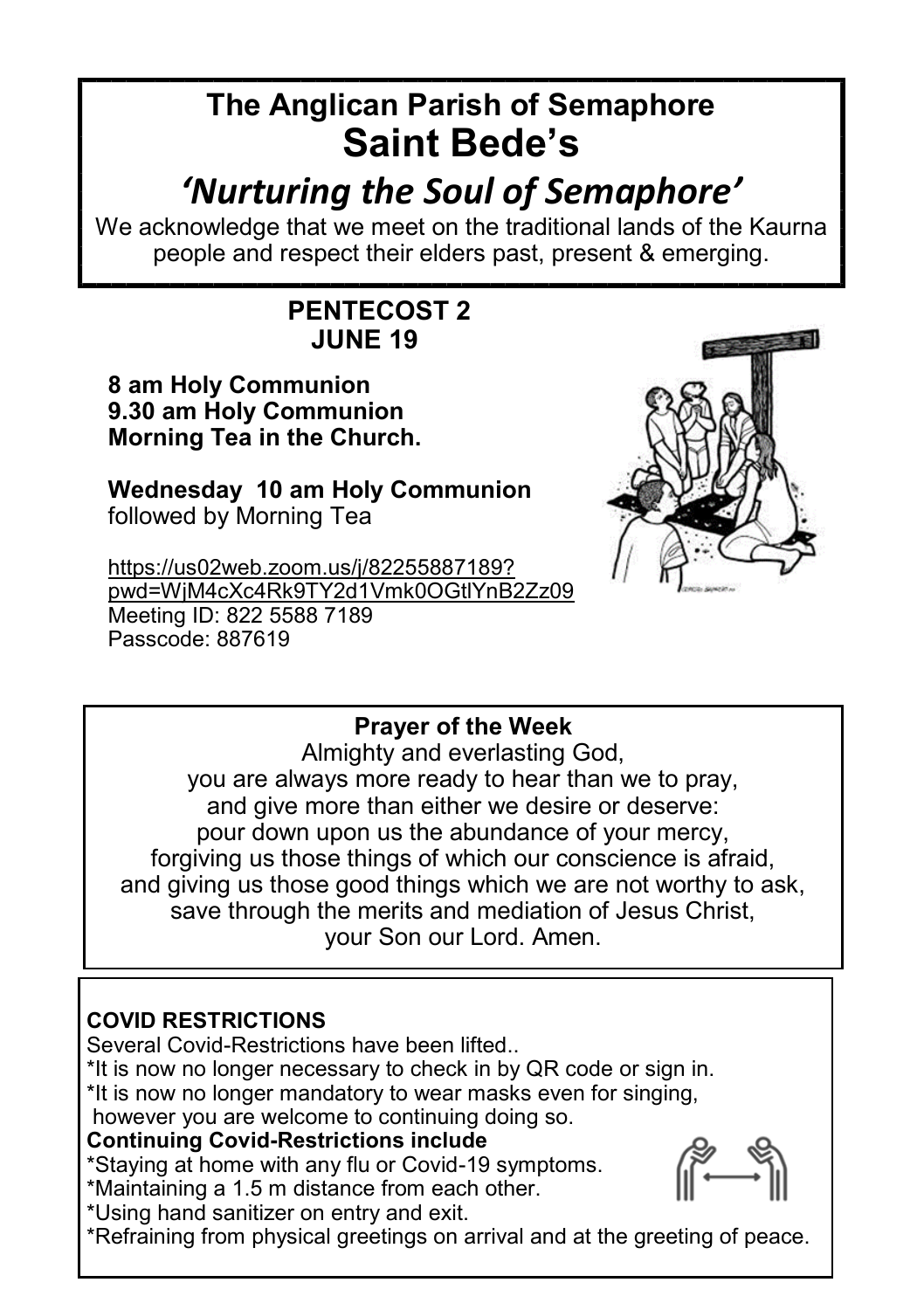Ukrainian Refugee Benefit Concert, with the Adelaide Male Voice Choir Friday 24th June 7:30pm at Concordia College Chapel (cnr Cheltenham and Balmoral Streets, Highgate)

Including singers and dancers from the Ukrainian community, the Adelaide Male Voice Choir, Opera Soloists and piano duo. ALL PROCEEDS DIRECT TO UKRAINIAN REFUGEES LIVING IN SOUTH AUSTRALIA.

All tickets \$20. Book through www.trybooking or at the door

#### *DIOCESAN VISION 5-YEAR CONSULTATION Western Deanery TUESDAY JUNE 21: 7 pm—9 pm. St Barnabas Church, Cnr William & Elizabeth Streets, Croydon*

NAIDOC WEEK CELEBRATION SUNDAY JULY 10. A special stand has been made for the St Francis Chapel altar cross by Father Adrian Stephens. It is currently sitting on the chapel altar while a plaque is made and will be received on Sunday July 10.



**ANGLICAN BOARD OF MISSION Working for Love, Hope & Justice**  Pentecost 2

In today's reading from the Old Testament

we learn of the meeting between God and Elijah the Prophet at Horeb. It's familiar to many of us because of its use as the basis for one of the verses of the hymn, *Dear Lord and Father of Mankind.* Elijah discovers that the Lord is not in the earthquake, nor wind, nor fire, but in the sound of sheer silence. In our sound-filled lives silence is something that people sometimes dread. Yet, it is in the silence that we can encounter the holy. We need not be afraid of silence but allow the 'still, small voice of calm' to speak to us and direct us. If I were to examine myself, would I find times in my life where I had listened to profound silence, or is my life filled with background babble?

- Still small Voice, help me to slow myself and my racing thoughts so that I can listen to your words of calm.
- Give thanks for the Church of North India, remembering especially today their ministry in a predominantly non-Christian context.

*Text:* Robert McLean © Anglican Board of Mission, 2022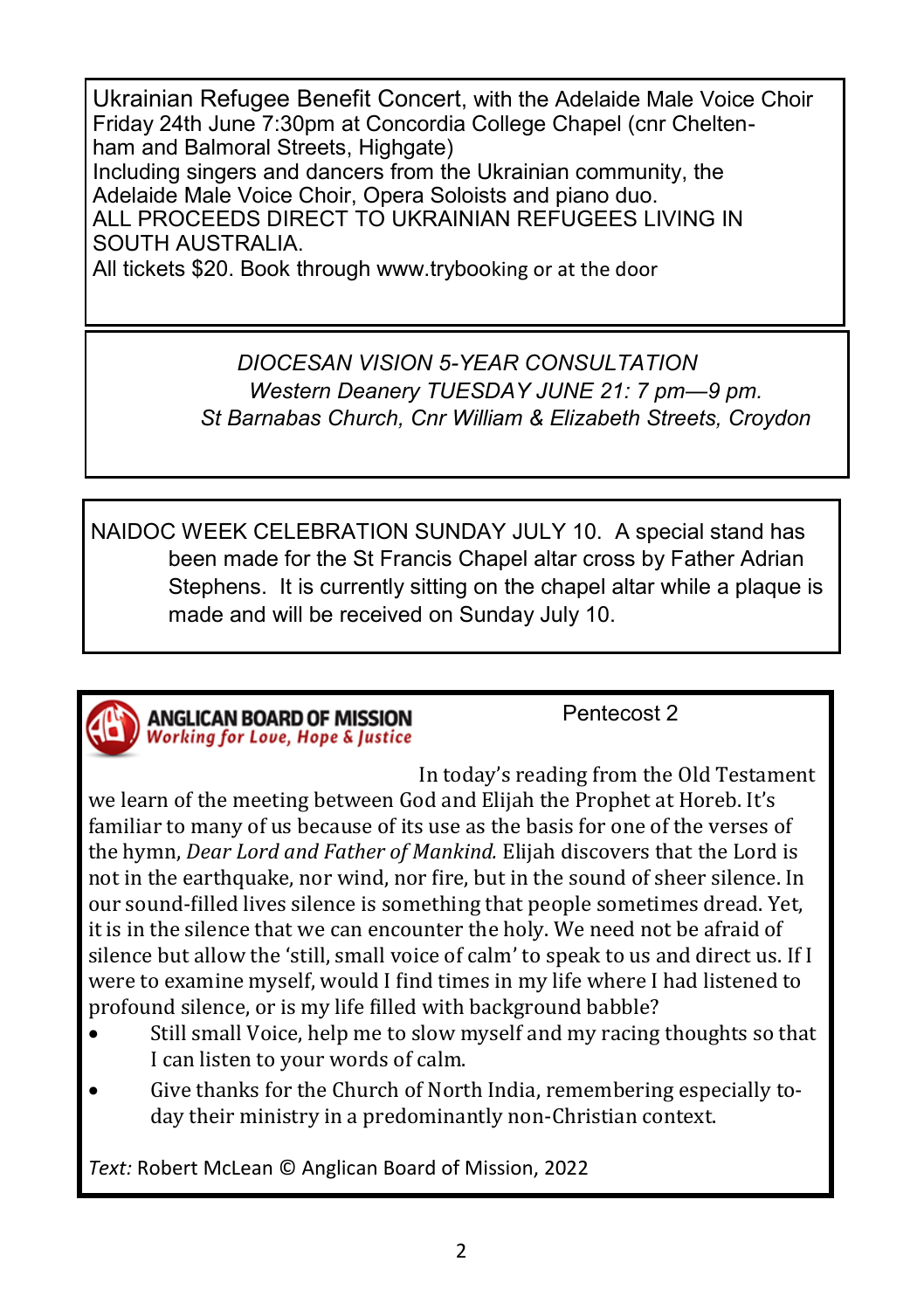#### **HYMNS:**

Int TiS 102 Praise to the living God<br>Grad TiS 407 Breathe on me breath of Grad TiS 407 Breathe on me breath of God (Tune 234, Carlisle) Offert TiS 533 I come with joy to meet my Lord Comm TiS 598 Dear Father, Lord of humankind<br>P/C TiS 411 Filled with the Spirit's power P/C TiS 411 Filled with the Spirit's power

#### **SENTENCE:**

God anointed Jesus of Nazareth with the Holy Spirit and with power; and he went about doing good and healing all who were oppressed by the devil, for God was with him. Acts 10.38

## **THE COLLECT:**

Pour out upon us, O God, the power and wisdom of your Spirit, so that we, who have been baptised into Christ and made your children through faith, may know your Son's power to heal, and, being made one in him, may overcome all barriers that divide us;

through our Lord Jesus Christ,

who lives and reigns with you in the unity of the Holy Spirit, one God, for ever and ever. Amen

### **FIRST READING: Isaiah 65:1-9**

The Lord says this, I was ready to be sought out by those who did not ask, to be found by those who did not seek me. I said, 'Here I am, here I am', to a nation that did not call on my name. I held out my hands all day long to a rebellious people, who walk in a way that is not good, following their own devices; a people who provoke me to my face continually, sacrificing in gardens and offering incense on bricks; who sit inside tombs, and spend the night in secret places; who eat swine's flesh, with broth of abominable things in their vessels; who say, 'Keep to yourself, do not come near me, for I am too holy for you.' These are a smoke in my nostrils, a fire that burns all day long. See, it is written before me: I will not keep silent, but I will repay; I will indeed repay into their laps their iniquities and their ancestors' iniquities together, says the Lord; because they offered incense on the mountains and reviled me on the hills, I will measure into their laps full payment for their actions.

Thus says the Lord: As the wine is found in the cluster, and they say, 'Do not destroy it, for there is a blessing in it', so I will do for my servants' sake, and not destroy them all. I will bring forth descendants from Jacob, and from Judah inheritors of my mountains; my chosen shall inherit it, and my servants shall settle there.

For the word of the Lord: **Thanks be to God.**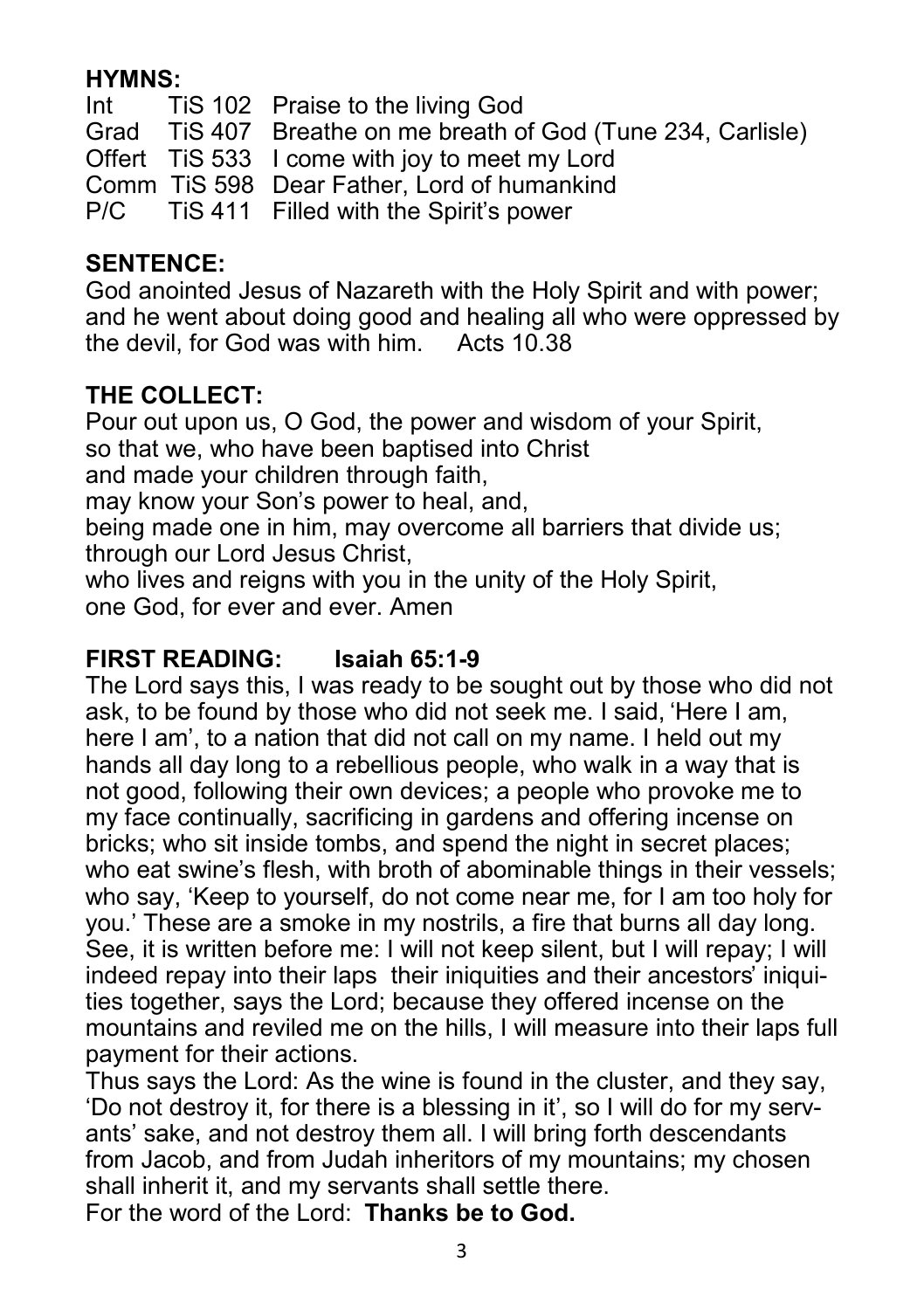# **PSALM 42**

**43**

**<sup>1</sup>** As a deer longs for the running brooks:

**so longs my soul for you, O God.**

- **<sup>2</sup>** My soul is thirsty for God, thirsty for the living God: **when shall I come and see his face?**
- **<sup>3</sup>** My tears have been my food day and night: **while they ask me all day long 'Where now is your God?'**
- **<sup>4</sup>** As I pour out my soul by myself, I remember this: **how I went to the house of the Mighty One, into the temple of God,**

**5** To the shouts and songs of thanksgiving: **a multitude keeping high festival.**

**<sup>6</sup>** Why are you so full of heaviness, my soul:

**and why so unquiet within me?**

**<sup>7</sup>** O put your trust in God:

**for I will praise him yet, who is my deliverer and my God..**

**<sup>1</sup>** Give judgement for me, O God,

take up my cause against an ungodly people:

**deliver me from the deceitful and unjust.**

**2** For you are God my refuge—

why have you turned me away:

**why must I go like a mourner**

**because the enemy oppresses me?**

**<sup>3</sup>** O send out your light and your truth,

and let them lead me:

**let them guide me to your holy hill and to your dwelling.**

**4** Then I shall go to the altar of God, to God my joy and my delight:

**and to the harp I shall sing your praises, O God, my God. <sup>5</sup>** Why are you so full of heaviness, my soul:

# **and why so unquiet within me?**

**<sup>6</sup>** O put your trust in God:

**for I will praise him yet, who is my deliverer and my God.**

**SECOND READING:** Galatians 3.10-14, 3.23-29

**<sup>10</sup>** For all who rely on the works of the law are under a curse; for it is written, 'Cursed is everyone who does not observe and obey all the things written in the book of the law.' **<sup>11</sup>** Now it is evident that no one is justified before God by the law; for 'The one who is righteous will live by faith.' **<sup>12</sup>** But the law does not rest on faith; on the contrary, 'Whoever does the works of the law will live by them.' **<sup>13</sup>** Christ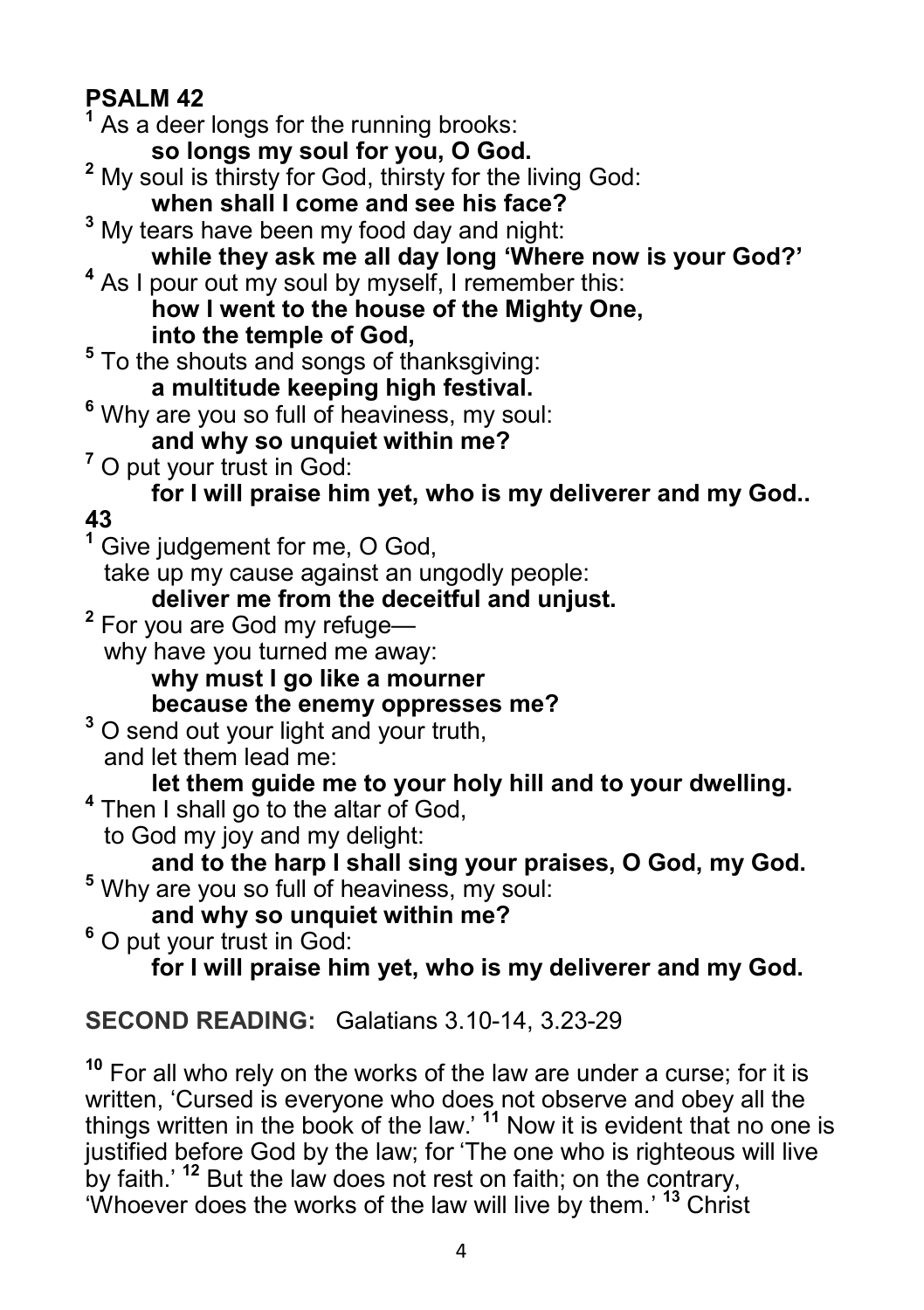redeemed us from the curse of the law by becoming a curse for us for it is written, 'Cursed is everyone who hangs on a tree'— **<sup>14</sup>** in order that in Christ Jesus the blessing of Abraham might come to the Gentiles, so that we might receive the promise of the Spirit through faith. **<sup>23</sup>** Now before faith came, we were imprisoned and guarded under the law until faith would be revealed. **<sup>24</sup>** Therefore the law was our disciplinarian until Christ came, so that we might be justified by faith. **<sup>25</sup>** But now that faith has come, we are no longer subject to a disciplinarian, **<sup>26</sup>** for in Christ Jesus you are all children of God through faith. **<sup>27</sup>** As many of you as were baptized into Christ have clothed yourselves with Christ. **<sup>28</sup>** There is no longer Jew or Greek, there is no longer slave or free, there is no longer male and female; for all of you are one in Christ Jesus. **<sup>29</sup>** And if you belong to Christ, then you are Abraham's offspring, heirs according to the promise.

For the Word of the Lord: **Thanks be to God.**

# **THE GOSPEL: Luke 8.26-39**

Hear the Gospel of our Lord Jesus Christ according to Luke, chapter 8, beginning at the 26th verse.

# *Response* **Glory to you Lord Jesus Christ**

**<sup>26</sup>** Jesus and his disciples arrived at the country of the Gerasenes, which is opposite Galilee.<sup>27</sup> As Jesus stepped out on land, a man of the city who had demons met him. For a long time he had worn no clothes, and he did not live in a house but in the tombs. **<sup>28</sup>** When he saw Jesus, he fell down before him and shouted at the top of his voice, 'What have you to do with me, Jesus, Son of the Most High God? I beg you, do not torment me'— **<sup>29</sup>** for Jesus had commanded the unclean spirit to come out of the man. (For many times it had seized him; he was kept under guard and bound with chains and shackles, but he would break the bonds and be driven by the demon into the wilds.) **<sup>30</sup>** Jesus then asked him, 'What is your name?' He said, 'Legion'; for many demons had entered him. **<sup>31</sup>** They begged him not to order them to go back into the abyss.

**<sup>32</sup>** Now there on the hillside a large herd of swine was feeding; and the demons begged Jesus to let them enter these. So he gave them permission. **<sup>33</sup>** Then the demons came out of the man and entered the swine, and the herd rushed down the steep bank into the lake and was drowned. **<sup>34</sup>** When the swineherds saw what had happened, they ran off and told it in the city and in the country. **<sup>35</sup>** Then people came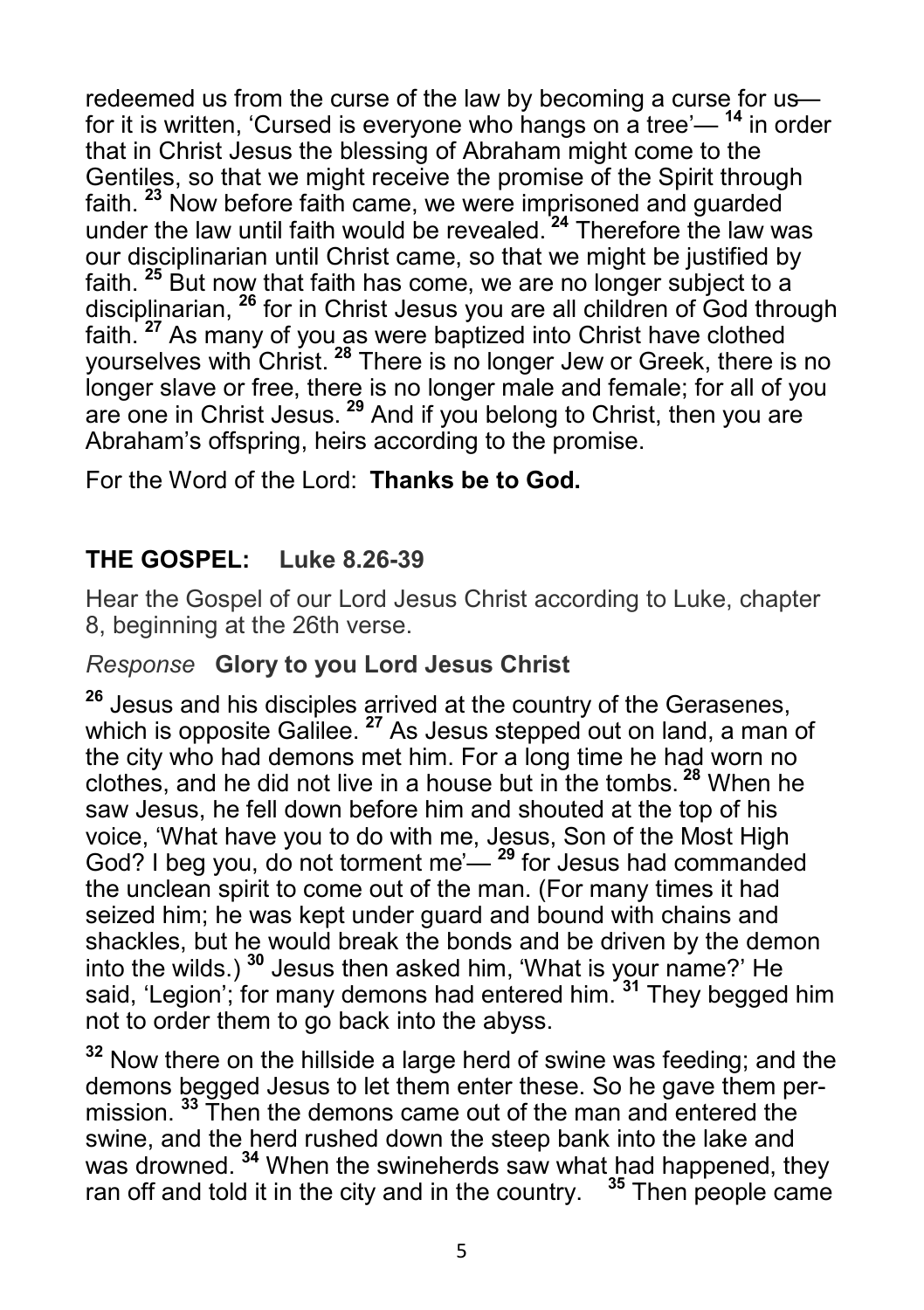out to see what had happened, and when they came to Jesus, they found the man from whom the demons had gone sitting at the feet of Jesus, clothed and in his right mind. And they were afraid.

**<sup>36</sup>** Those who had seen it told them how the one who had been possessed by demons had been healed. **<sup>37</sup>** Then all the people of the surrounding country of the Gerasenes asked Jesus to leave them; for they were seized with great fear. So he got into the boat and returned. **<sup>38</sup>** The man from whom the demons had gone begged that he might be with him; but Jesus sent him away, saying, **<sup>39</sup>** 'Return to your home, and declare how much God has done for you.' So he went away, proclaiming throughout the city how much Jesus had done for him.

For the Gospel of the Lord. **Praise to you Lord Jesus Christ.**

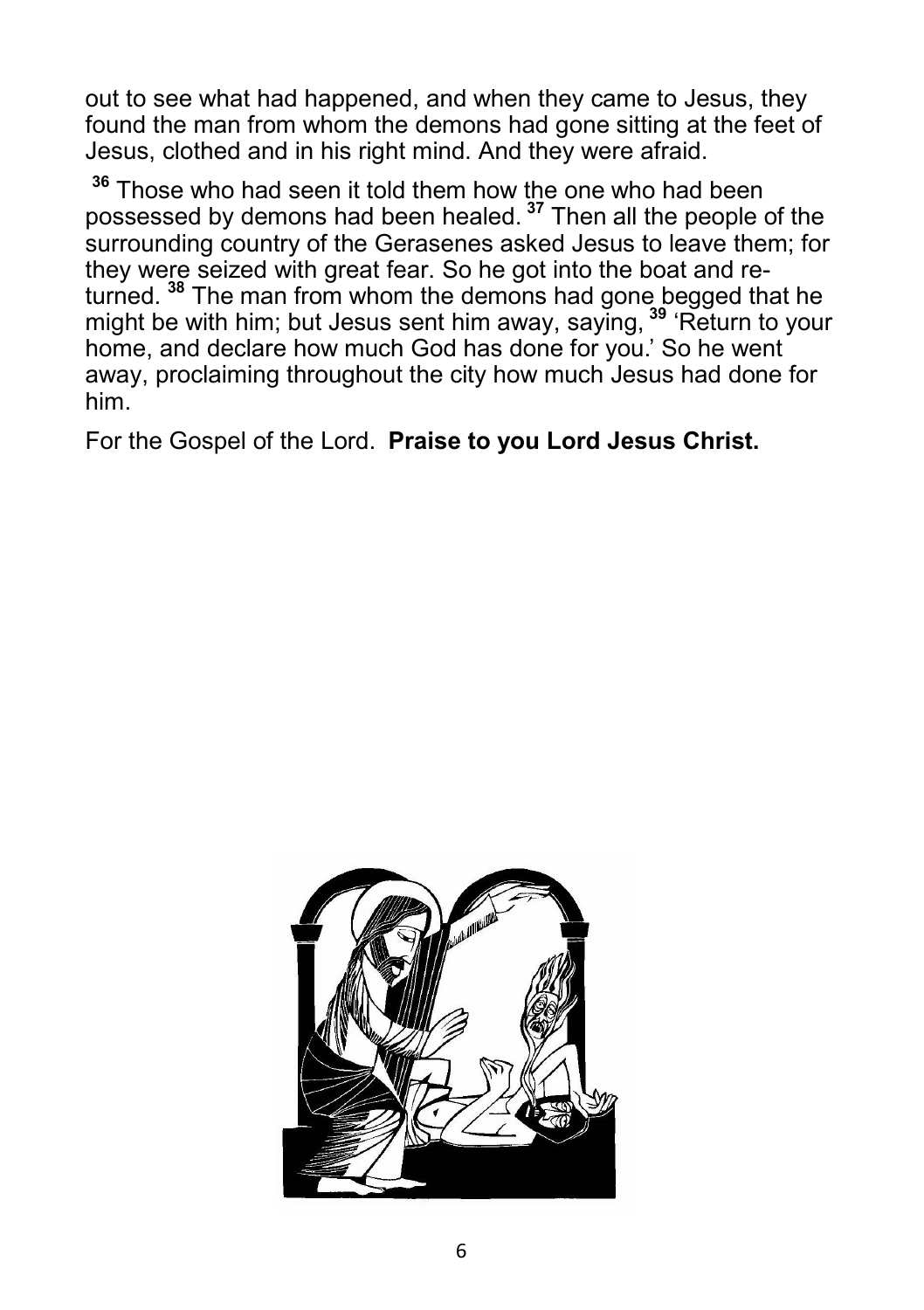# **CYCLE OF PRAYER**

*Our World: Peace especially in Ukraine.* Week of Prayer for Christian Unity. Prime Minister Albanese and the new Government of Australia

#### *The Church:*

Province of the Episcopal Church of South Sudan *Primate* Abp Justin Badi Arama. Mallala and Two Wells *locum tenens* Samson Asirvatham. Diocese of Willochra: The Parish of Flinders Plain. Diocese of The Murray: Western Fleurieu: Simon Waters (Susie), Brenton Dick (Lyn), *Deacon* Peter Chapman (Heather). National: Perth: Kay Goldsworthy (Benjamin). St Bede's Mission and Ministry and Fr Gwilym.

#### *Prayer Requests from … for*

**Ros DeGaris Anne Duncanson Bev Hayes Jennette Hand Judy Nelson Kenneth Pretty Myrine Wilson. Mandy Garfitt**  Kathleen for **Hayley Wilson** and **John Brazil.** Ann for her sister-in-law **Michelle.**  Jennette for **Nicholas Bilske, Sarah.** Bev for **Jo Clarke.** Sue Henry Edwards for **Rhodri Bon Callum & Rhiannon Henry Edwards. Hans van der Vegt, Margaret Madigan.** Georgie for **Tom, Tia, Alex & Donna Lee** Ann for **Ottley.**  Judith M for her sister-in-law's sister **Ros Davies.** Sigrid for **Karen** Gwen for **Katrina Fischer** Rosemary for her daughters **Kathryn** and **Paula** Alan and Deborah for **Iris** (Alan's mother) Terry and Joyce Hemmings for **Colin** Raelene for **Cheryl** (terminally ill)

*Years Minds***:** Edith Saunders (19/6), Dave Wigg, Andrew Fagan (20/6), Patrick Robbins, Doris Simpson, Shirley Candy (21/6) Bessie Purdey, Eleanor Harrison (22/6), Lillian Watts, Millicent Prideaux, Violet Saunders, Harold Saunders, Angela Simpson (23/6), William Whitburn, Bill Lapthorne (25/6).